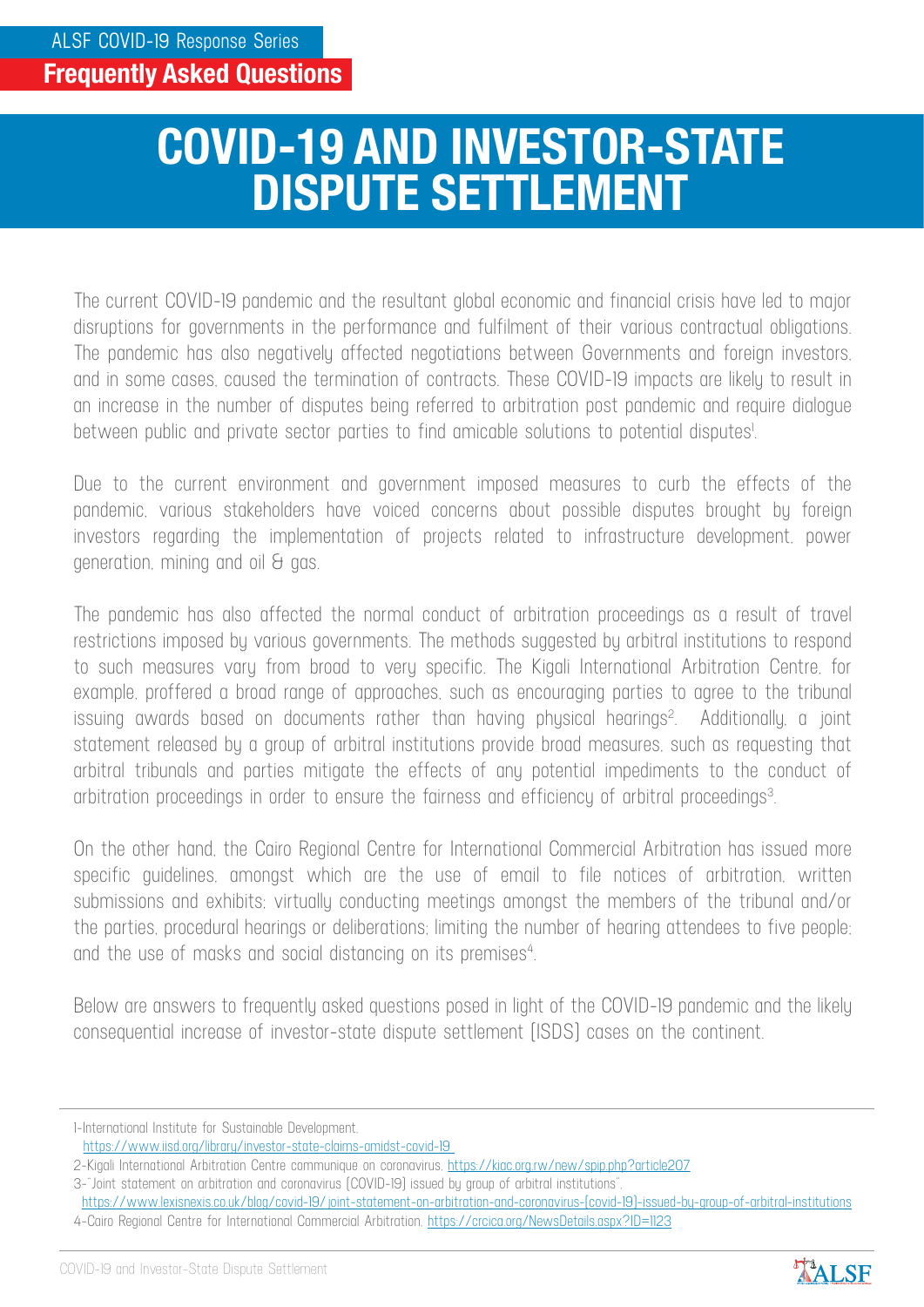## **What is the main impact of COVID-19 on investor-state dispute settlement mechanisms?**

With the increase of COVID-19 cases, various governments have imposed travel advisories and restrictions and health and safety measures. This has had an impact on physical meetings and hearings. While the current pandemic has led to an increase in case and communication backlog, tribunals are coming to a consensus to better integrate the use of technology in dispute settlement. This is more so as increasingly more cases are being referred for arbitration due to changes in the performance of contracts.

To avoid piling up cases and postponement of arbitral hearings, a number of arbitral centres have begun conducting "virtual hearings" for some cases. Fortuitously, some international arbitration centres were already conducting preliminary proceedings remotely, e.g., telephonically, given that investor-state disputes often involve parties that are domiciled in different parts of the world. Governments may therefore consider participating in virtual hearings depending on the complexity of the dispute, the number of parties involved in the dispute and their location, the efficiency and security of the technology to be employed, the costs involved, and the consequences of delay.

For virtual hearings to be effective, the technology available should be adequate in terms of connectivity and availability of reliable power. The cost and time advantages potentially available through virtual hearings could make investments in technology beneficial to African governments in the long run.

## **What IT solutions and good practices exist for conducting virtual hearings during the COVID-19 crisis?**

With mounting cases globally and growing uncertainty about when the pandemic will be brought under control, many international arbitral institutions have adopted flexible and pragmatic approaches to maintaining on-going proceedings. Throughout the COVID-19 crisis, arbitral institutions that are continuing to accept requests for arbitration, have put in place procedures outlined in guidance notes. These are aimed at providing guidance on virtual hearings and other procedures to be adopted to mitigate the effects of COVID-19 on arbitral proceedings<sup>5</sup>.

Guidance documents issued by arbitral institutions to facilitate virtual arbitration proceedings include the following:

- 1. a report on the handling and production of electronic documents;
- 2. a report on the use of information technology in international arbitration; and
- 3. a guide on possible measures to mitigate the effects of COVID-19.



<sup>5-</sup>https://www.reedsmith.com/en/perspectives/2020/06/french-court-qualifies-covid19-crisis-as-force-majeure-event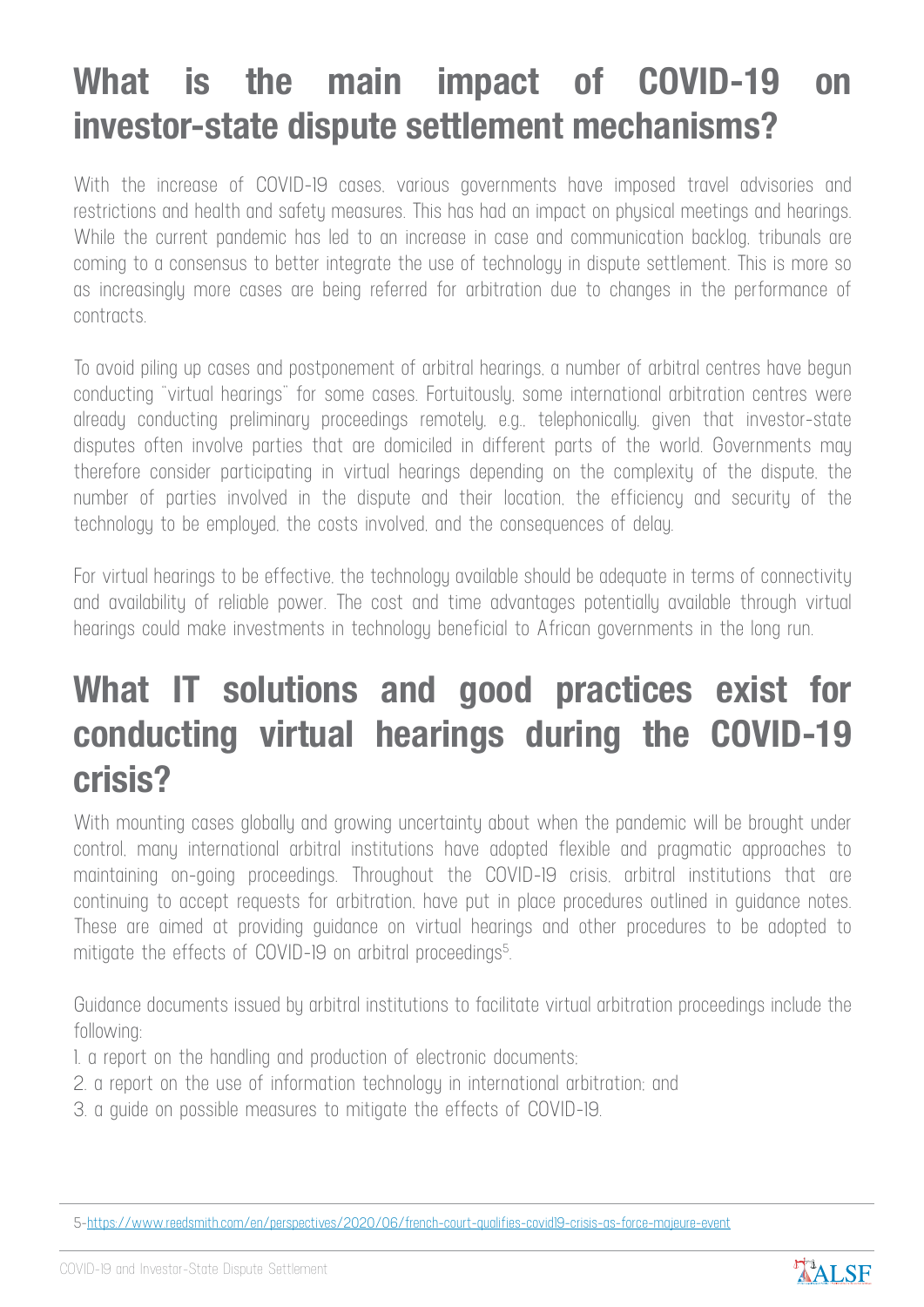Based on the aforementioned documents and feedback from practitioners, parties involved in a virtual arbitration should note that:

1. notifications will be in electronic format;

2. parties must agree in advance on technological requirements and procedures to be used to ensure efficiency in the presentation of evidence, examination of witnesses and experts;

3. virtual hearing procedures shall be determined on a case by case basis since access to justice should not be dependent on access to high-quality technology but rather should rely on the principles of fairness and equality;

4. tribunals must ensure the confidentiality of the proceedings and protect data exchanged or recorded electronically (only few platforms can reach that level of security);

5. the presentation of electronic evidence should not compromise the efficiency and effectiveness of the arbitration;

6. the security and privacy of information provided in the arbitration must be guaranteed; and

7. arbitration awards will be physical in principle, unless otherwise agreed by the parties.

## **What considerations should a government take into account and reflect in executing new agreements in the context of COVID-19?**

The COVID-19 pandemic has far reaching effects on foreign investments and investor-state agreements. Where governments are conducting negotiations with counterparties in respect of large investment projects, it is important that risks are appropriately considered in light of the current environment. For instance, governments should take into consideration the impact that COVID-19 may have on risks such as currency and curtailment.

Ongoing negotiations should take into account the changing landscape of dispute resolution given the impact of COVID-19 on global and national economies. Definitions of key terms such as force majeure, change in law and derivative clauses such as the termination clauses should sufficiently take account of the current and future impact of the pandemic. It is also important to always ensure that clear and practical dispute resolution procedures are provided to guarantee effective and efficient resolution of disputes, including in times of a pandemic or other global crises of similar effect.

Agreements should also consider provisions for the parties to review amicably their contractual obligations in exceptional circumstances and provide a process for such review. Indeed, the pandemic has highlighted the importance for parties to adopt a more collaborative approach in order to address potential difficulties. In particular, governments and their private sector partners should consider alternative solutions, including mediation and the establishment of dispute boards, as part of the dispute resolution process.

The current COVID-19 pandemic has affected the method and pace of communication between arbitral tribunals and parties, and this will have an effect on the number of arbitration cases heard and resolved. Therefore, going forward, governments should pay close attention to the drafting of dispute resolution clauses in contracts, particularly the selection of the lex arbitri. The applicable substantive laws may vary significantly with regards to: